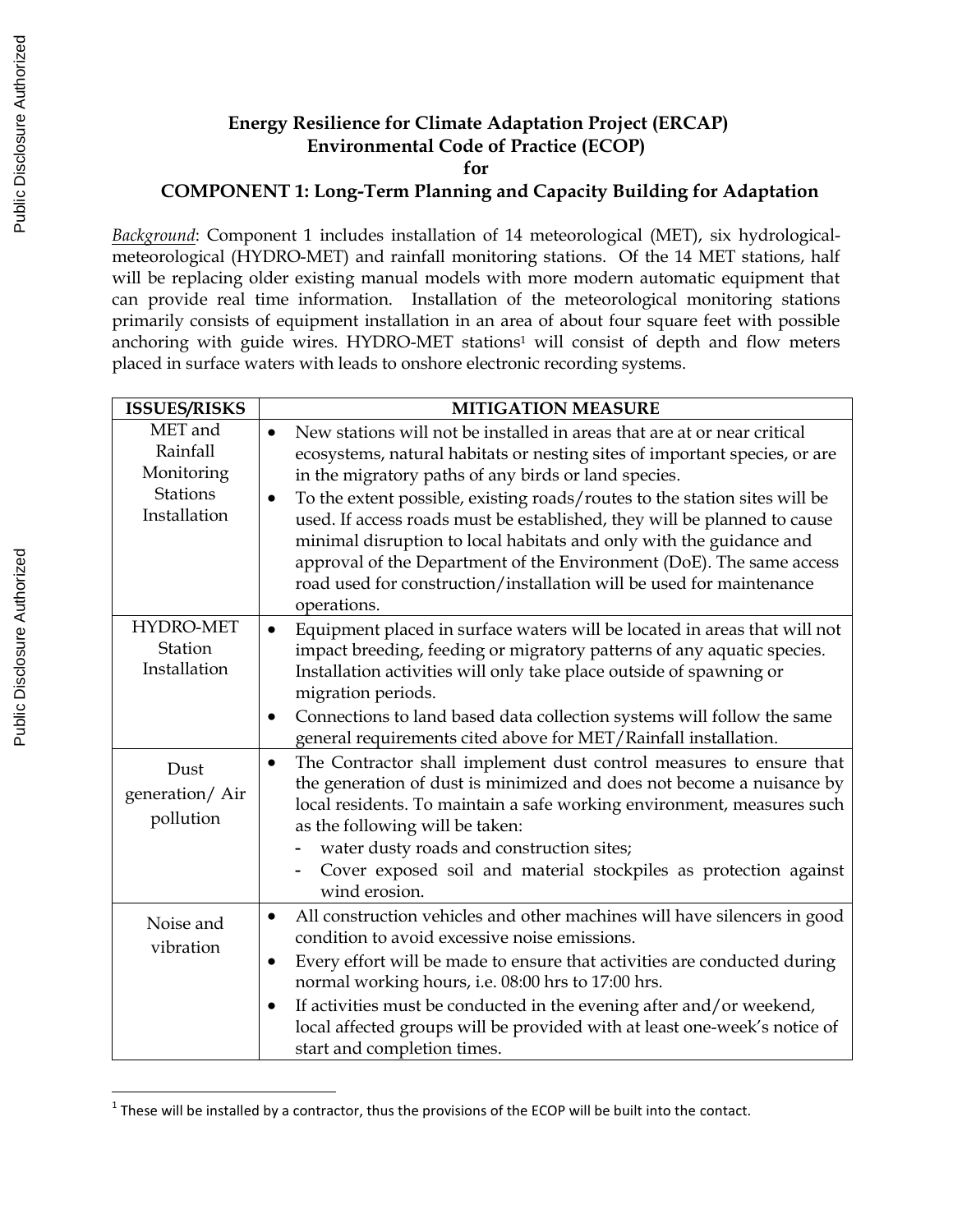|                               | Any construction equipment deemed too noisy by the DoE and/or local<br>government shall be repaired or replaced.                                                                                                                                                                                                                                                                                                                                      |
|-------------------------------|-------------------------------------------------------------------------------------------------------------------------------------------------------------------------------------------------------------------------------------------------------------------------------------------------------------------------------------------------------------------------------------------------------------------------------------------------------|
| Water pollution               | Portable or constructed toilets will be provided on site for construction<br>$\bullet$<br>workers if there are no other such facilities nearby. There shall be no<br>direct discharges of human sewage to any water body.                                                                                                                                                                                                                             |
|                               | Vehicles and other machinery will not be washed in or near natural<br>$\bullet$<br>water sources.                                                                                                                                                                                                                                                                                                                                                     |
|                               | Any construction wastewaters will be sent to temporary on-site storage<br>facilities to be collected by companies licensed to receive and manage<br>construction wastewaters or individually treated.                                                                                                                                                                                                                                                 |
| Drainage and<br>sedimentation | The Contractor shall follow the detailed drainage design included in<br>$\bullet$<br>construction plans, to ensure any drainage system is always maintained<br>cleared of mud, debris and other obstructions.                                                                                                                                                                                                                                         |
|                               | Areas of the site not disturbed by construction activities shall be<br>$\bullet$<br>maintained in their existing conditions.                                                                                                                                                                                                                                                                                                                          |
| Solid waste                   | The Contractor shall seek to minimize waste and shall provide airtight<br>$\bullet$<br>litterbins, containers and refuse collection facilities at convenient places<br>of work.                                                                                                                                                                                                                                                                       |
|                               | If it becomes necessary, solid waste will be temporarily stored on site in<br>$\bullet$<br>a designated area approved by the DoE and relevant local authorities<br>prior to collection and disposal by the Contractor or the National<br>Meteorological Service (NMS), as the case may be.                                                                                                                                                            |
|                               | Waste storage containers shall be covered, tip-proof, weatherproof and<br>$\bullet$<br>scavenger proof.                                                                                                                                                                                                                                                                                                                                               |
|                               | Wastes shall be separated into biodegradable and non-biodegradable<br>$\bullet$<br>components.                                                                                                                                                                                                                                                                                                                                                        |
|                               | No burning, on-site burying or dumping of solid waste shall occur.<br>$\bullet$<br>Recyclable materials such as wooden plates for trench works, steel,<br>$\bullet$<br>scaffolding material, site holding, packaging material, etc. shall be<br>collected and separated on-site from other waste sources for reuse, for<br>use as fill, or for sale only to operators officially licensed to conduct<br>recycling/recovery                            |
|                               | If not removed off site, solid waste or construction debris shall be<br>disposed of only at sites identified and approved by the DoE<br>(sites/locations officially designated by the government). Under no<br>circumstances shall the contractor dispose of any material in<br>environmentally sensitive areas, such as in areas of natural habitat or in<br>watercourses.                                                                           |
|                               | Components that have remaining useful life will be stored and/or used<br>at other sites as the need arises. If older meteorological equipment is<br>being replaced, the older equipment will either be reused elsewhere or<br>dismantled and elements with value reused. In all cases, unused<br>equipment will be stored at the compound NMS until they can be<br>written off the inventory and discarded at a government approved<br>disposal site. |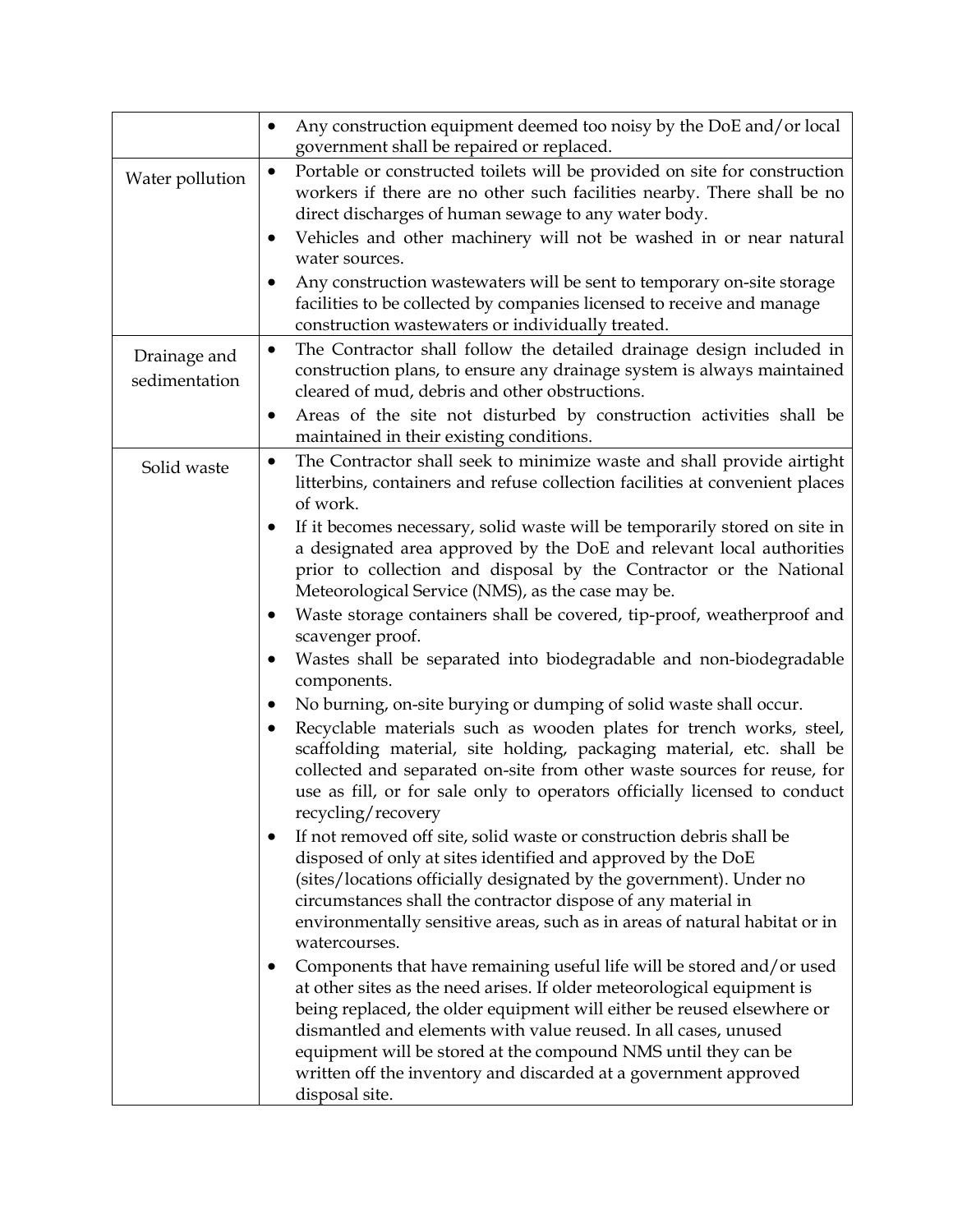| Chemical or<br>hazardous<br>wastes(spent<br>lubricants,<br>paints,<br>adhesives,<br>solvents) | Any used oil and grease resulting from project activities shall be<br>removed from site and managed in a sustainable manner as advised by<br>the DoE.<br>Used oil, lubricants, cleaning materials, etc. from the maintenance of<br>$\bullet$<br>any vehicles and machinery shall be collected in holding tanks and<br>removed from site by a specialized firm licensed to receive such<br>materials or disposed of in a manner as approved by the DoE.<br>Unapproved toxic materials, including lead-based paints, asbestos, etc.<br>$\bullet$<br>on any structures, shall not be used.<br>If any hazardous wastes are produced, such will be stored with<br>$\bullet$<br>appropriate labeling at temporary facilities on-site or brought to a<br>central facility, as determined by the DoE that is well ventilated with<br>impervious floors, includes hazard-warning signs and is locked when<br>not in use.                                                                                                                                                                                                                                                                                                                                                                                                                                                                                |
|-----------------------------------------------------------------------------------------------|------------------------------------------------------------------------------------------------------------------------------------------------------------------------------------------------------------------------------------------------------------------------------------------------------------------------------------------------------------------------------------------------------------------------------------------------------------------------------------------------------------------------------------------------------------------------------------------------------------------------------------------------------------------------------------------------------------------------------------------------------------------------------------------------------------------------------------------------------------------------------------------------------------------------------------------------------------------------------------------------------------------------------------------------------------------------------------------------------------------------------------------------------------------------------------------------------------------------------------------------------------------------------------------------------------------------------------------------------------------------------------------------|
| Disruption of<br>vegetative cover<br>and ecological<br>resources                              | Location of sites will be strategically chosen so that clearing of any<br>$\bullet$<br>vegetation can be kept to a minimum and only done if absolutely<br>necessary.<br>The Contractor shall remove topsoil from all areas where topsoil will be<br>$\bullet$<br>impacted on by rehabilitation activities, including temporary activities<br>such as storage and stockpiling, etc. Any stripped topsoil shall be<br>stockpiled in areas agreed with the NMS for later use in re-vegetation<br>and shall be adequately protected. All topsoil will be replaced as soon as<br>possible after works are completed so that re-vegetation can be<br>expedited.<br>Application of pesticides (herbicides) for vegetation clearing and/or<br>$\bullet$<br>maintenance is not permitted, unless the proposed pesticide is<br>approved by the Pesticides Control Board and the DOE. Preference for<br>land clearance/maintenance shall be either manual and/or mechanical.<br>Disposal of vegetative cover will be to a government approved site or as<br>approved by the DoE.<br>Any vegetation will only be removed with the explicit authorization of<br>the Forest Department.<br>If needed, temporary protective fencing will be erected to efficiently<br>protect vegetation before commencement of any works within the site.<br>The Contractor shall ensure that no hunting, trapping shooting, |
|                                                                                               | poisoning of fauna or any other disturbance take place.                                                                                                                                                                                                                                                                                                                                                                                                                                                                                                                                                                                                                                                                                                                                                                                                                                                                                                                                                                                                                                                                                                                                                                                                                                                                                                                                        |
| Traffic<br>management                                                                         | None of the stations will be installed in high traffic areas; nevertheless<br>٠<br>appropriate Traffic Management Arrangements/Plan will be prepared<br>to minimize disruption to normal traffic patterns, consistent with<br>overall project implementation schedule to include:<br>Significant increases in number of vehicle trips estimated in the<br>а.<br>construction plan previously approved.<br>b. Routing, especially of heavy vehicles, will take into account sensitive<br>sites such as schools, hospitals, and markets.<br>It is not envisioned that any work at night will be undertaken;<br>C <sub>1</sub>                                                                                                                                                                                                                                                                                                                                                                                                                                                                                                                                                                                                                                                                                                                                                                    |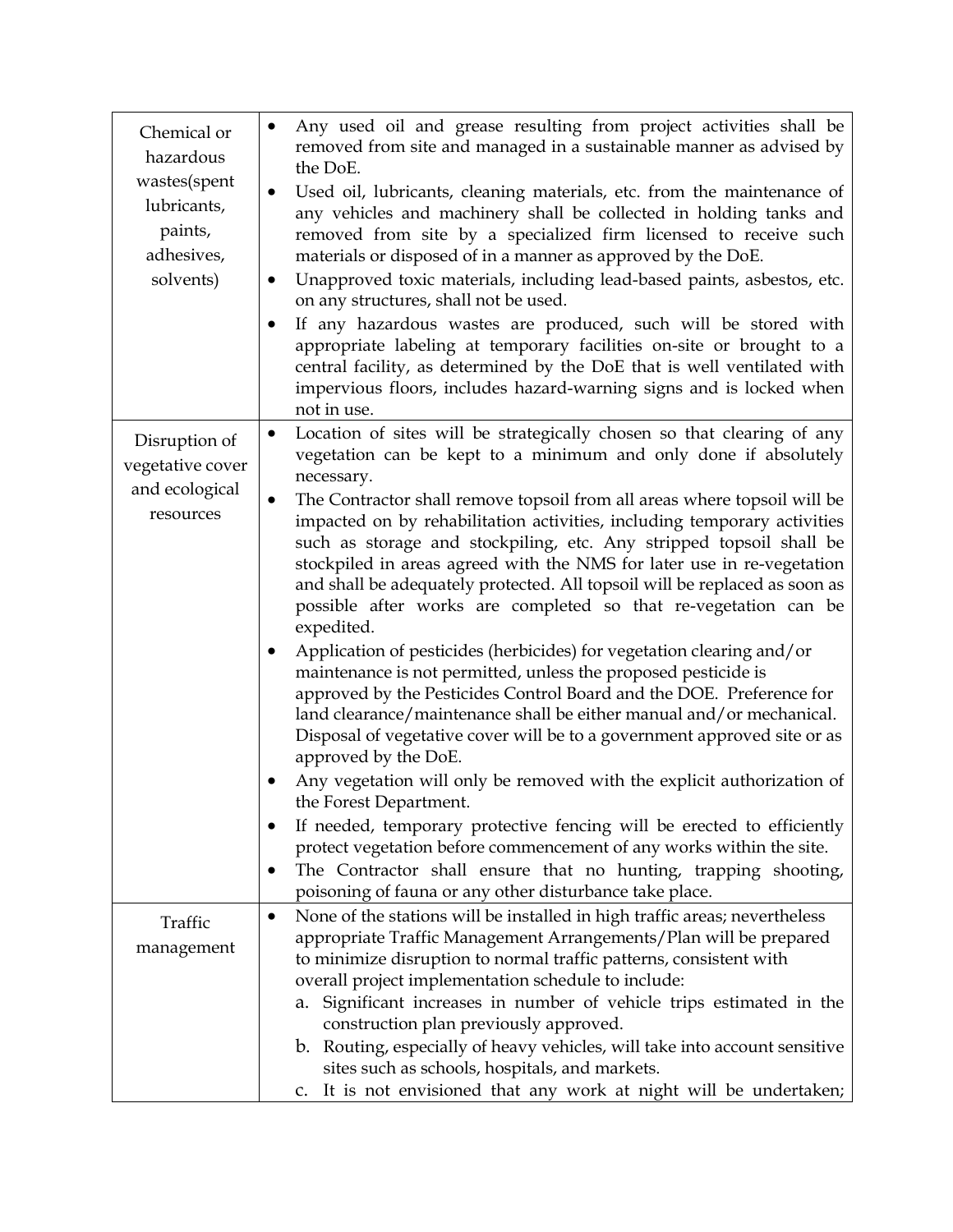|                                  | however, if such becomes necessary, installation of lighting at night                                                                                                                                                                                                  |
|----------------------------------|------------------------------------------------------------------------------------------------------------------------------------------------------------------------------------------------------------------------------------------------------------------------|
|                                  | will be done to ensure safe traffic circulation.                                                                                                                                                                                                                       |
|                                  | d. Appropriate signage will be placed around the construction areas to<br>movement, provide directions<br>facilitate<br>traffic<br>to<br>various<br>components of the works, and provide safety advice and warning.                                                    |
|                                  | e. Safe traffic control measures, including road/rivers/canal signs and                                                                                                                                                                                                |
|                                  | flag persons to warn of dangerous conditions, will be employed.                                                                                                                                                                                                        |
|                                  | Material transportation for construction will not be done during<br>t.                                                                                                                                                                                                 |
|                                  | rush hour.                                                                                                                                                                                                                                                             |
|                                  | Where installation of any system will be done in or around<br>communities, consultation will be conducted with the local government<br>and the Traffic Department/Department of Transport <sup>2</sup> at a time and<br>location that is convenient to these entities. |
| Interruption of                  | Relevant information will be provided to households to be affected, i.e.<br>$\bullet$                                                                                                                                                                                  |
| utility services                 | information on working schedules as well as planned disruptions of                                                                                                                                                                                                     |
|                                  | water/power at least 2 days in advance (the latter will be done in                                                                                                                                                                                                     |
|                                  | conjunction with the relevant utility).                                                                                                                                                                                                                                |
|                                  | Any damages to existing utility systems shall be reported to authorities                                                                                                                                                                                               |
|                                  | and repaired as soon as possible.                                                                                                                                                                                                                                      |
| Restoration of<br>affected areas | Cleared areas such as disposal areas, site facilities, workers' camps,<br>$\bullet$<br>stockpiles areas, working platforms and any areas temporarily occupied<br>during construction of the project works shall be restored using                                      |
|                                  | landscaping, adequate drainage and re-vegetation.                                                                                                                                                                                                                      |
|                                  | Soil contaminated with chemicals or hazardous substances shall be<br>removed, transported and buried in specific waste disposal areas<br>approved by government authorities (e.g. DoE).                                                                                |
| Worker and                       | Belize's requirements for worker health and safety will be followed.<br>$\bullet$                                                                                                                                                                                      |
| public Safety                    | All workers will be trained on occupational safety regulations and<br>provided with sufficient protective clothing for workers in accordance<br>with applicable Belize laws.                                                                                           |
|                                  | Appropriate fences, barriers, dangerous warning/prohibition will be<br>installed site around construction areas as necessary to show potential<br>danger to the public.                                                                                                |
|                                  | The contractor shall provide safety measures as installation of fences,<br>barriers warning signs, lighting systems to prevent traffic accidents as<br>well as other risk to people and sensitive areas.                                                               |
|                                  | Consumption of alcohol by workers during work hours will be strictly<br>prohibited.                                                                                                                                                                                    |
|                                  | Use of personal protective equipment (PPE) by workers will be strictly<br>enforced.                                                                                                                                                                                    |
| Communication                    | The contractor shall coordinate with local authorities (leaders of local                                                                                                                                                                                               |
|                                  |                                                                                                                                                                                                                                                                        |

 2 In Belize, towns and cities have a Traffic Department while the central government has a Department of Transport. The Department of Transport has jurisdiction for all transport related activities outside of the municipalities. The final location of the stations will therefore determine which entity will be consulted.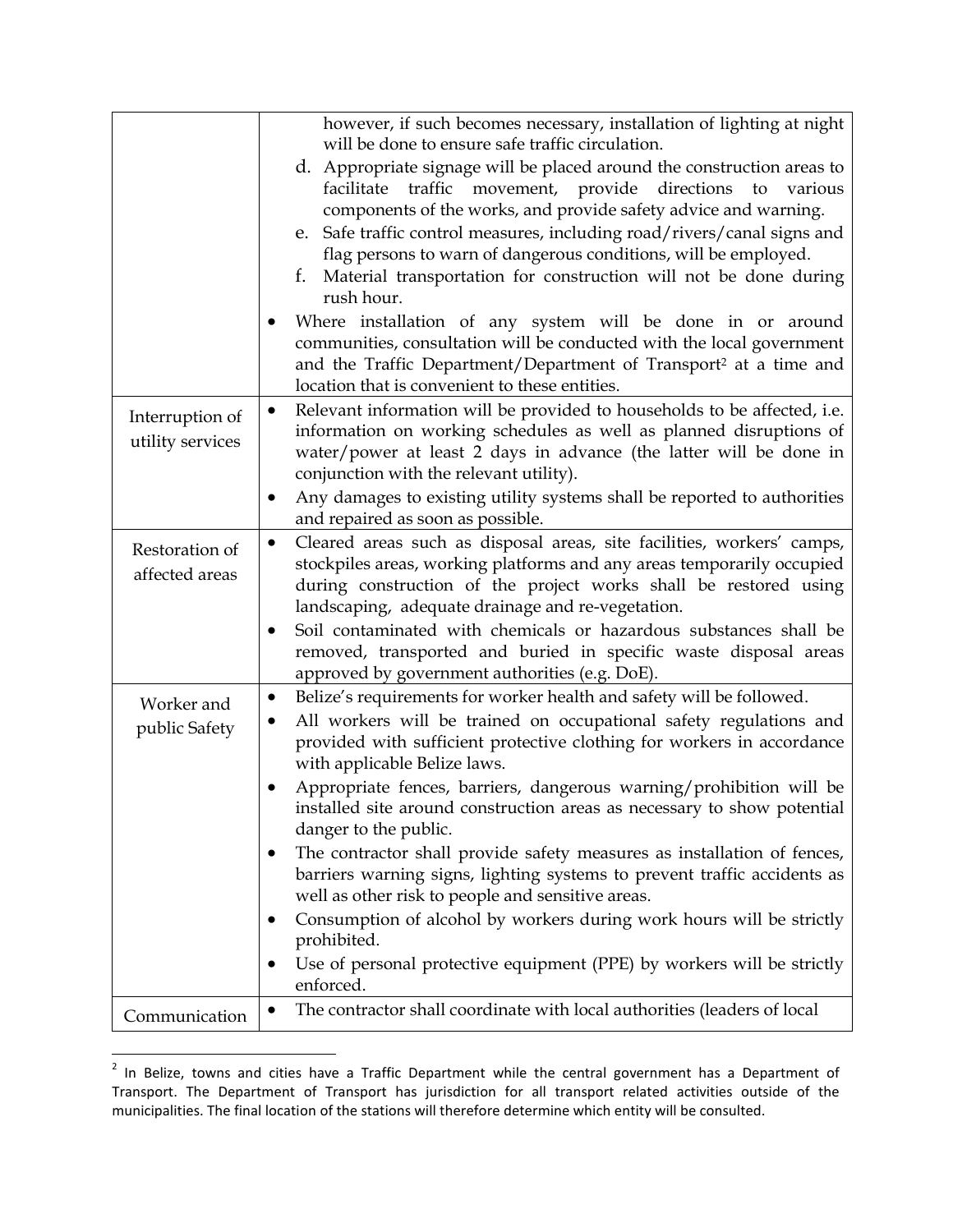| with local  | communes, leader of villages) for agreed schedules of construction                  |
|-------------|-------------------------------------------------------------------------------------|
| communities | activities at areas near sensitive places or at sensitive times (e.g.,              |
|             | religious festival days).                                                           |
|             | Copies of these ECOPs and of other relevant environmental safeguard<br>$\bullet$    |
|             | documents shall be made available to local communities and to workers               |
|             | at the site at least two weeks in advance of the commencement of any                |
|             | work.                                                                               |
|             | Project information will be disseminated to affected parties and                    |
|             | beneficiaries (for example local authority, enterprises and affected                |
|             | households, etc.) through community meetings, fliers, radio, etc. before            |
|             | the commencement of any on-the-ground activities.                                   |
|             | Contact information for a lead person that can provide information on<br>$\bullet$  |
|             | site activities, project status and project implementation results will be          |
|             | provided to local communities by the NMS at least two weeks before                  |
|             | any activities commences.                                                           |
|             | Local residents will be informed about construction and work<br>$\bullet$           |
|             | schedules, interruption of services, traffic detour routes and provisional          |
|             | bus routes, blasting and demolition, as appropriate.                                |
|             | Posters & fliers to provide relevant information will be placed in<br>$\bullet$     |
|             | communities near construction sites. The posters and fliers will include            |
|             | information about the project, as well as contact information about the             |
|             | site managers, environmental staff, health and safety staff, telephone              |
|             | numbers and other contact information so that any affected people can               |
|             | have the channel to voice their concerns and suggestions. Posters and               |
|             | fliers will be placed at strategic locations a minimum of two weeks                 |
|             | before commences of activities and remain in place no less than one                 |
|             | month after activities are completed or as agreed to with communities.              |
| Chance find | If the Contractor discovers sites/artifacts of archeological, historical,           |
| procedures  | significance, including graveyards and/or individual graves during                  |
|             | construction, the Contractor shall:                                                 |
|             | Stop the construction activities in the area of the chance find and<br>$\bullet$    |
|             | immediately inform the NMS and the Institute of Archeology (IoA);                   |
|             | Secure the site to prevent any damage or loss of removable objects. In              |
|             | cases of removable antiquities or sensitive remains, a night guard shall            |
|             | be arranged until the responsible authorities take over;                            |
|             | The IoA will be in charge of protecting and preserving the site before<br>$\bullet$ |
|             | deciding on subsequent procedures.                                                  |
|             | Decisions on how to proceed shall be taken by the IoA.<br>$\bullet$                 |
|             | If the cultural sites and/or relics are of high value and site preservation         |
|             | is recommended by the IoA, the NMS will need to make necessary                      |
|             | design changes to accommodate the request and preserve the site;                    |
|             | Decisions concerning the how to manage of the finding shall be<br>$\bullet$         |
|             | communicated in writing by the IoA; this is to ensure that all relevant             |
|             | regulations are strictly adhered to and for accountability purposes.                |
|             | Construction works could resume only after written permission is                    |